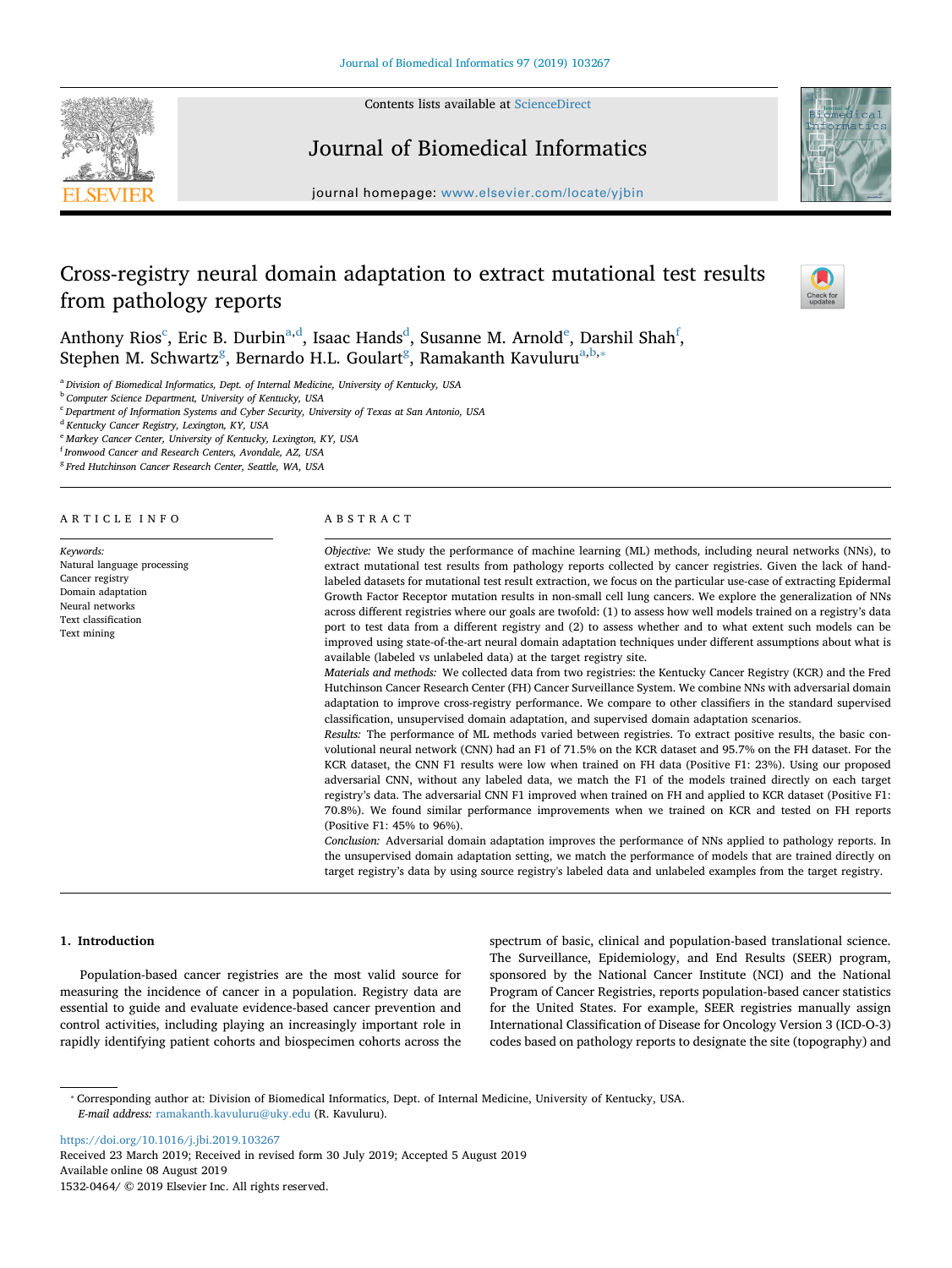histology and behavior code (morphology) of neoplasms [\[24\].](#page-7-0) Although considerable amounts of information regarding cancer diagnoses is documented in pathology reports [\[1\]](#page-7-1), much of it is in the form of unstructured text. Manually extracting all of the relevant information is costly due to the growing number of cancer cases and the increasing number of tumor characteristics that cancer registries are required to report.

Molecular testing is an important tool to identify personalized treatments for patients with actionable mutations, a crucial enabler of precision medicine. While mutational test results may be discussed in pathology reports, they are not coded in structured data sources collected by cancer registries. Therefore, SEER registries do not currently report results of mutation tests. Thus, automatically extracting mutational test results as disclosed in pathology reports offers an excellent opportunity to enable personalized treatments and clinical trial recruitment. To this end, the SEER program funded rapid response studies at the Kentucky Cancer Registry (KCR) and the Fred Hutchinson Cancer Research Center (FH) to develop automated methods to extract mutational test results for Epidermal Growth Factor Receptor (EGFR) and Anaplastic lymphoma kinase (ALK) in non-small cell lung cancers (NSCLCs). NSCLC patients with EGFR mutations are often candidates for targeted therapy directed at their mutation and have longer survival than with chemotherapy [\[17,5\].](#page-7-2) While the pathology reports collected by different cancer registries may follow annotation standards established by the College of American Pathologists, they may differ with respect to writing styles, jargon and document formatting such that simple machine learning tools, or rule-based systems, are ineffective at extracting the relevant information with high recall and accuracy.

In this paper, we present generalization techniques to extract EGFR test results from unstructured text in pathology reports of NSCLC patients using hand-labeled datasets created by the SEER sponsored stu- $dies<sup>1</sup>$  $dies<sup>1</sup>$  $dies<sup>1</sup>$  at KCR and FH. This information will provide cancer registries with an efficient tool to rapidly report genetic biomarkers that carry a relevant clinical implication in non-squamous NSCLC for the selection of candidates for effective oral targeted therapies. SEER registries currently lack the capacity of reporting genetic testing results. The use of validated tools to ascertain EGFR tests will potentially assist SEER registries to provide modern, updated clinical, and genomic information in nationally representative population samples of cancer patients. The tools will enable population health researchers to conduct epidemiological and outcomes research in clinically relevant, molecularly defined subgroups of NSCLC patients.

#### *1.1. Biomedical text classification*

Extracting information from biomedical documents has been studied for a wide variety of problems. Methods have been developed to extract diagnosis and procedure codes (ICD-9-CM) from electronic medical records [\[21,13,28\].](#page-7-3) ICD-9-CM codes are used by all healthcare facilities to standardize diagnosis reporting for billing purposes. Similarly, there are machine learning methods that extract ICD-O-3 codes from pathology reports [\[26\]](#page-7-4).

Biomedical text classification methods generally fall into one of two groups: linear or neural network models. Tsoumakas et al. (2013) trained nearly 27 thousand Linear SVM models, one for each MeSH term [\[31\].](#page-7-5) For medical coding, Perotte et al. (2013) developed a hierarchical SVM to extract diagnosis and procedure codes from electronic medical records [\[25\]](#page-7-6). Goulart et al. [\[8\]](#page-7-7) show that simple rules can be combined with an SVM model to extract EGFR and ALK results from pathology reports. Compared to their effort, our work differs in two major ways. First, we explore neural network-based methods to extract EGFR results – not only linear models. As we show in the discussion

section of this paper, simple rules do not work well on pathology reports collected at all registries. Second, our work focuses on crossregistry performance. We test whether and to what extent machine learning methods generalize across different cancer registries.

Deep neural networks have been advancing state-of-the-art results across a wide range of biomedical tasks including bioinformatics [\[14,16\]](#page-7-8) and healthcare [\[19\]](#page-7-9). For text classification, Mullenbach et al. (2018) introduced a label-wise attention mechanism for medical coding [\[21\]](#page-7-3). In Rios and Kavuluru (2018), we introduced a matching networkbased method – originally developed for few-shot learning – that further improved medical coding results [\[28\].](#page-7-10) Similar to this paper, Qiu et al. (2018) apply convolutional neural networks (CNNs) to pathology reports [\[26\]](#page-7-4). However, they focus on extracting topography and histology ICD-O-3 codes from the reports, not genetic testing results.

## *1.2. Generalization in deep learning*

Generalization in deep learning has been studied theoretically [\[11\]](#page-7-11) and empirically. At a high level, generalization of machine learning methods is important for many biomedical applications. Small and/or rural healthcare institutions and cancer registries may not have access to the data required to train neural networks or may not have the resources to annotate large amounts of data. If large institutions are able to share models and/or data with smaller institutions, then the smaller institution can dedicate resources to other tasks. With respect to cancer registries, if our models do not perform well on pathology reports collected by different registries, then our models have poor generalization. Developing methods that generalize across varying data distributions is known as domain adaptation. Both domain adaptation, and similar methods such as transfer learning, have been applied to medical documents [\[9,32,29\]](#page-7-12). There are two main domain adaptation settings studied by researchers: supervised and unsupervised. For both adaptation settings, we have access to two datasets – a source dataset and a target dataset. To illustrate, assume we have data from two cancer registries, C1 and C2. C2 (source) shares their data with C1 (target). C1 wants to use a classifier based on data from C2, however, their objective is to maximize the performance of the classifier on their own data. In the supervised adaptation setting, data from both registries (C1 and C2) have ground truth annotations. Multi-task learning [\[6\]](#page-7-13) is a methodology in machine learning where multiple problems (tasks) are solved simultaneously. Similar to multi-task learning methodologies, models can be trained on both datasets simultaneously. For the unsupervised setting, only the source dataset (data from C2) is annotated. Therefore, the C1 registry must incorporate their unlabeled target data – similar to semi-supervised learning. Contrary to multi-task and semi-supervised learning, domain adaptation tries to make better use of the auxiliary data by matching the data distributions. For instance, if the C2 registry's dataset differs substantially from C1's data in terms of topic or style, then simply combining the two datasets could reduce the overall performance of the model [\[30\]](#page-7-14).

There are several methods proposed for domain adaptation. Jiang and Zhai (2017) used an instance weighting-based approach for text [\[10\]](#page-7-15). They simply remove source instances that are significantly different from the target data. Daumé (2007) used a feature augmentation method where they have special features for the source data, the target data, and also shared feature representations for both the source and target data [\[4\]](#page-7-16). Ganin and Lempitsky (2015) developed an adversarial domain adaptation technique for neural networks [\[7\]](#page-7-17). Intuitively, they train a *domain classifier* that takes a mid-level CNN representation as input for each example, and predicts if the example comes from the source or target datasets. Using the domain classifier, the CNN parameters are modified to make the performance of domain classifier worse, thereby matching the data distributions. In Rios et al. (2018), for relation classification, we use a two stage approach for adversarial learning [\[30\].](#page-7-14) First, we train on the source data, then we fine-tune the model to match the source and target data distributions.

<span id="page-1-0"></span> $1$  Due to extremely small number of positive instances for the ALK mutations, this study is limited to EGFR test results.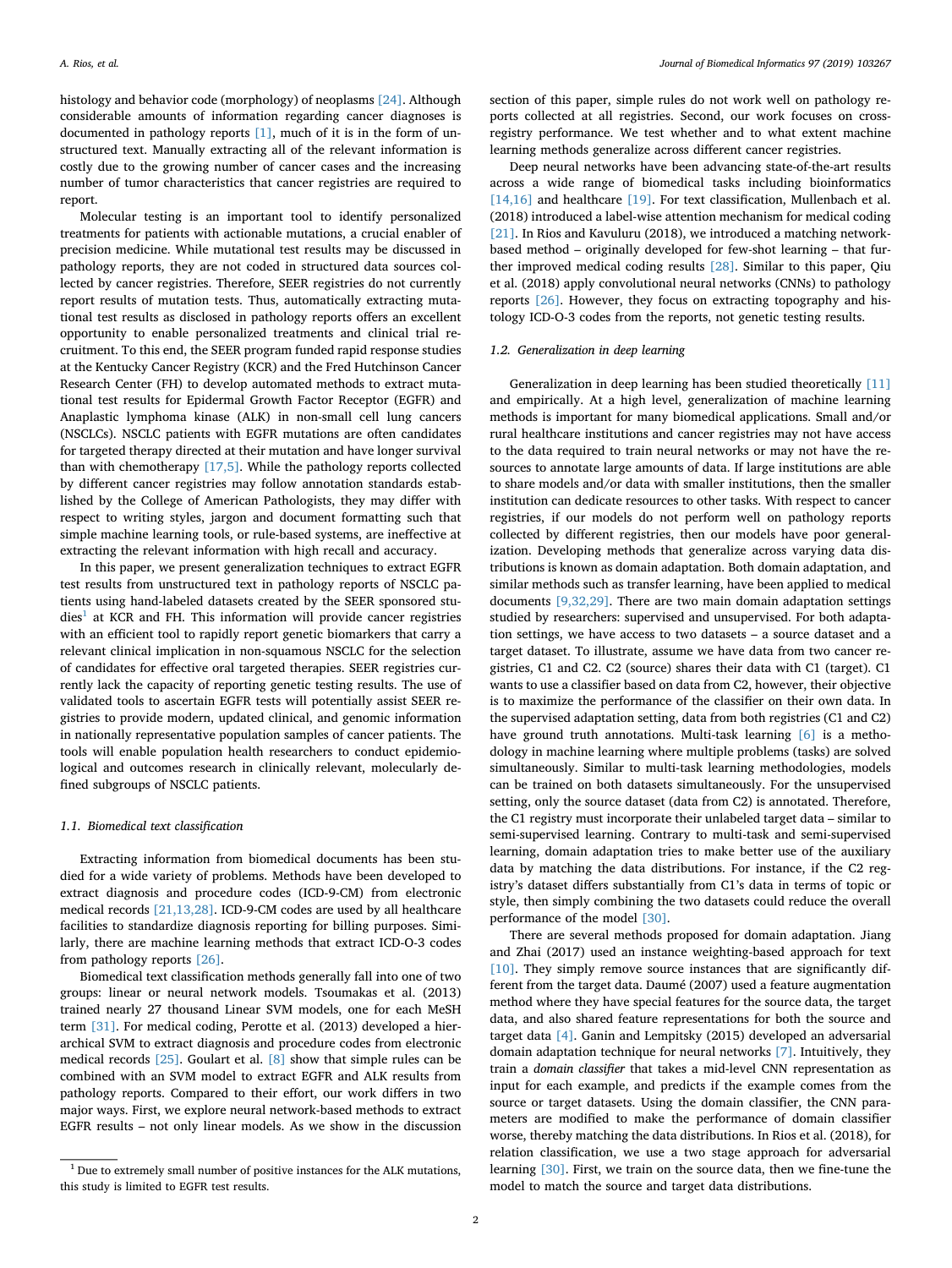#### <span id="page-2-2"></span>*1.3. Domain adaptation scenarios in cross-registry settings*

In this paper, we present a neural network-based adversarial domain adaptation method to extract EGFR results from pathology reports. There are a few scenarios in which both supervised and unsupervised domain adaptation may arise for cancer registries. Therefore, our experiments investigate the following research questions  $(ROs):$ 

[RO1.] Can machine learning methods, including neural net**works, accurately extract EGFR information from pathology reports?** Before studying the various domain adaptation scenarios, we first examine the performance of machine learning methods when applied to the EGFR classification task. For this scenario, we assume each registry has access only to its datasets.

[RQ2.] **Are EGFR test results described differently in pathology reports collected at different SEER registries? Will EGFR models trained on pathology reports from a single cancer registry generalize to other registries?** In this setting, we analyze the crossregistry performance without any adaptation. For example, if a registry shares a pre-trained model, but did not give access to their data, then we want to examine how it will perform.

[RQ3.] **Can unsupervised adversarial domain adaptation techniques improve the cross-registry performance of neural networks?** This setting assumes a registry has access to another registry's annotated data; however, we assume the registry's own data is not annotated. If the registry does not have the resources to create a large high-quality annotated dataset, then this scenario can arise. We test if our unsupervised domain adaptation method can match the results produced when training on the source data directly.

[RQ4.] **Do supervised domain adaptation methods improve the performance of models trained jointly on two registries' labeled datasets?** To answer this question, we assume that a registry has access to high quality annotated data from their registry and labeled data from another registry. We hypothesize that if we apply our supervised adversarial domain adaptation method, then we can improve on the performance of models simply trained on the combination (union) of both datasets.

Overall, to the best of our knowledge, this is the first effort to explore generalization of text classifiers across different registries. Furthermore, we evaluate the use of state-of-the-art techniques for domain adaptation on our novel task.

## **2. Materials and methods**

RQ1 and RQ2 are based on conventional ML configurations, whose methodological aspects are well-known and hence are briefly mentioned in the Results section. In this section, we specifically discuss neural adversarial adaptation techniques to answer RQ3 and RQ4, the main contributions in this paper.

## *2.1. Datasets*

This study is based on data from patients diagnosed with histologically confirmed, stage IV non-squamous NSCLC between 2011 and 2013, and reported to two SEER registries: KCR and the Cancer Surveillance System of FH. For each NSCLC case, staff at each registry retrieved electronic pathology reports, and following manual review labeled each as one of three categories: Unknown/Technical Difficulties, Positive, and Negative. The Unknown class is assigned to reports if it is not clear if the EGFR test was done or if the result cannot be ascertained properly; this class also represents instances where the test was done, but the result was not reported. If the test results are reported, then the positive and negative classes are used, respectively. Both datasets are annotated for EGFR mutation results and Anaplastic

<span id="page-2-0"></span>

| Table 1 |  |  |  |
|---------|--|--|--|
|         |  |  |  |

Number of pathology reports for the three classes in the FH and KCR datasets.

| <b>Cancer Registry</b> | # Unknown | # Positive | $#$ Negative |
|------------------------|-----------|------------|--------------|
| Fred Hutch. (FH)       | 2921      | 232        | 1126         |
| <b>KCR</b>             | 599       | 47         | 354          |

Lymphoma Kinase (ALK) fusion results. However, the KCR dataset only has 3 pathology reports that mention a positive ALK result. Therefore, for the purposes of this study, we focus on extracting EGFR test results because we have more positive examples in both datasets. The relative counts of different classes for both datasets are shown in [Table 1.](#page-2-0)

## *2.2. Method overview*

In [Fig. 1](#page-3-0), we provide an overview of our method. Our model has three main components: the CNN (F), the classifier (C), and the discriminator (D). The discriminator is a multi-layer neural network where the final layer is a single sigmoid unit. During training, the discriminator is trained to learn if a given pathology report comes from the KCR or FH datasets. The CNN, F, is the adversary of the discriminator, D. Intuitively, the CNN parameters are updated to minimize the classification loss, while maximizing the error of the discriminator. The CNN and the discriminator compete during training, with the CNN eventually producing representations that are indistinguishable by the discriminator.

## *2.3. Convolutional neural networks for text classification*

For the CNN component, we use a standard model from Kim (2014) [\[12\]](#page-7-18). Word vectors form the base element of the model. Given a pathology report, let  $\mathbf{w}_i^j \in \mathbb{R}^d$  represent the *j*-th word's vector in the *i*-th document. As shown in [Fig. 1,](#page-3-0) each pathology report is represented as a matrix  $X_i \in \mathbb{R}^{N_i \times d}$  by concatenating the word vectors, where  $N_i$  is the number of words in the *i*-th document, and *d* is the size of the word vectors. Given the document matrix  $X_i$ , the CNN produces a fixed size feature representation. To produce a fixed size vector, the CNN uses max-over-time pooling. Each convolution filter *q* produces a feature map  $\mathbf{m}_q \in \mathbb{R}^{N_l - c + 1}$  where *c* is the span of the convolution filter (the filters in [Fig. 1](#page-3-0) span 3 words). To produce a fixed-sized vector with max-over-time pooling we take the max value for each feature map to represent a pathology report. We define the final output of the neural network as

#### $F(\mathbf{X}_i) = CNN(\mathbf{X}_i)$

where  $F(\mathbf{X}_i) \in \mathbb{R}^{f \cdot s}$ , *s* is the number of convolution filter sizes, and *f* is the number of filters per size.

## *2.4. Classification loss*

Extracting EGFR test results from pathology reports is a multi-class classification problem. Therefore, we pass the feature vector returned by  $F(\mathbf{X_i})$  to a fully-connected softmax layer

$$
C(\mathbf{X}_i) = \text{softmax}(F(\mathbf{X}_i))
$$

<span id="page-2-1"></span>where  $C(\mathbf{X}_i) \in \mathbb{R}^r$  and *r* is the number of classes. Next, we can train the classifier  $C()$ , and the CNN  $F()$ , using a multi-class cross-entropy loss

$$
\mathcal{L}_C = -\mathbb{E}_{(i, y_i) \in S \cup T} \left[ \sum_{j=1}^r y_{i,j} \log(C(\mathbf{X}_i)_j) \right]
$$
(1)

where  $y_{i,j} \in \{0, 1\}$  is a binary indicator for the *i*-th pathology report's *j*th class and *C* ()*<sup>j</sup>* is the prediction for the *j*-th class. *S* and *T* represent the index set of source and target instances. In the unsupervised domain adaptation setting, we only include *S*. Likewise, *T* is only used when training on the target dataset – the supervised classification setting. The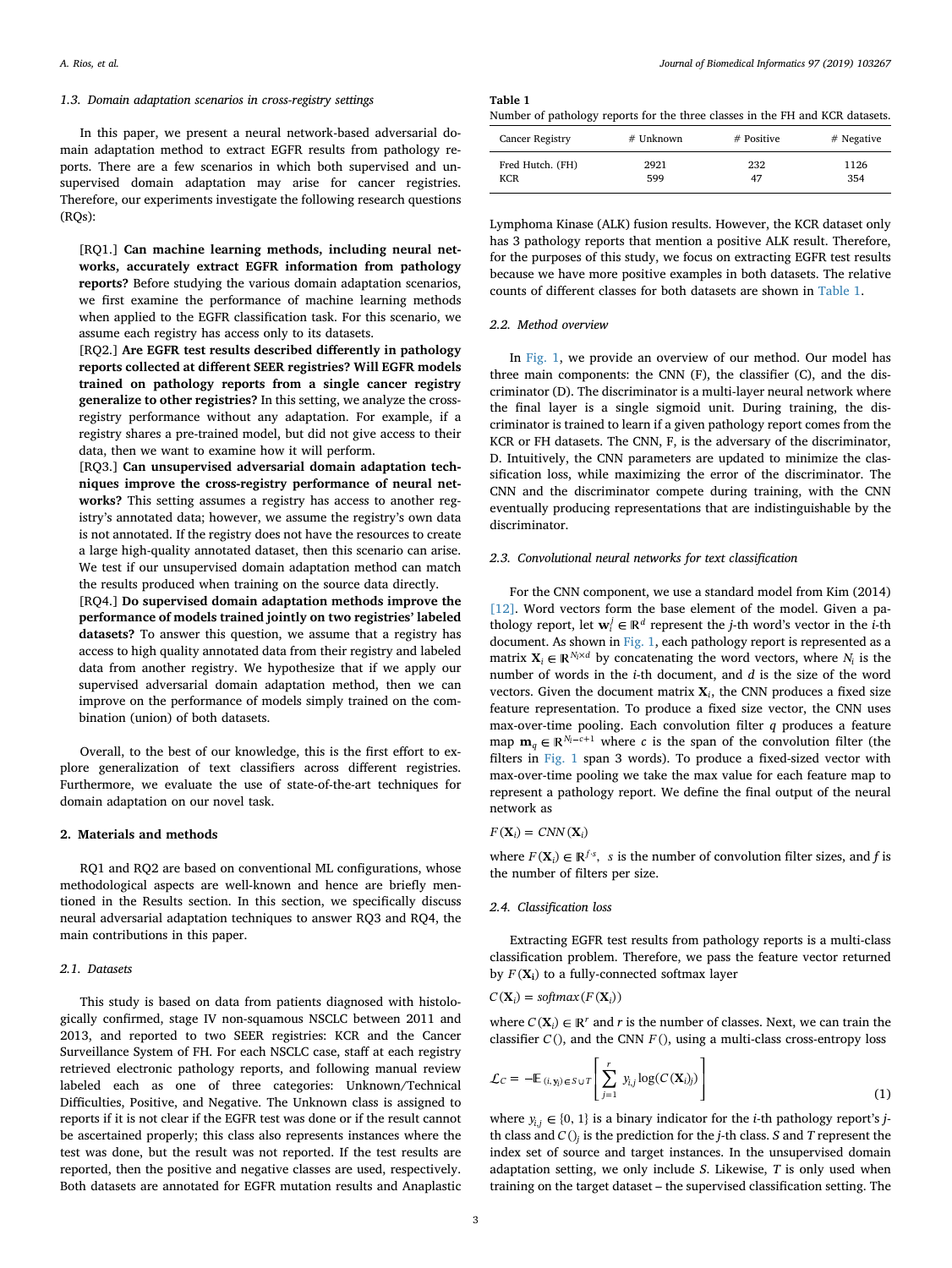<span id="page-3-0"></span>

**Fig. 1.** High-level overview of method for determining EGFR status of NSCLC cases from pathology reports. The architecture has three main components: a CNN (F), classifier (C), and discriminator (D). F returns a fixed size feature representation of a pathology report. C is a standard softmax output layer, and D is an MLP that predicts which registry a report originates. The reverse gradient changes the sign of the gradient, such that C is optimized to maximize the loss involving D, while D is optimized to minimize the loss (i.e., correctly predict the original registry).

combination of  $F()$  and  $C()$  form the CNN model introduced by Kim (2014) and has been shown to work well on a wide variety of biomedical text classification tasks [\[2,27\]](#page-7-19).

## *2.5. Adversarial loss*

We are interested in training a model to extract EGFR test results from pathology reports. We want the model to generalize across datasets collected by different cancer registries. However, the pathology reports collected by separate cancer registries may differ in terms of writing style, format, and jargon. Some registries may collect reports that are thorough and document everything, while others may only have high-level summaries. Furthermore, EGFR testing may be outsourced by the reporting lab with results incorporated as addenda in a variety of formats across different labs. To overcome these issues we combine the CNN with an adversarial domain adaptation method.

First, we define the discriminator for report  $\mathbf{X}_i$  as

 $D(X_i) = sigmoid(MLP(F(X_i)))$ 

<span id="page-3-1"></span>where  $MLP(F(\mathbf{X}_i))$  is a multi-layer feed-forward neural network with a single sigmoid unit for the final layer. The discriminator is trained using a binary cross-entropy loss

$$
\mathcal{L}_{adv} = \max_{\theta_F} \min_{\theta_D} - [[E_{i \in S} \log(D(\mathbf{X}_i))] + [E_{j \in T} \log(1 - D(\mathbf{X}_j))]] \tag{2}
$$

where  $\theta_F$  represents the parameters of the CNN,  $\theta_D$  represents the parameters of the discriminator, and  $E$  represents the expected value of the loss over different input instances. For example,  $E_{i \in S}$  represents the expectation over source instances. Intuitively, the loss is minimized (gradient descent) with respect to  $\theta_D$  such that the discriminator is trained to predict which cancer registry each pathology report is from. The CNN weights,  $\theta_F$ , are updated to confuse the discriminator by maximizing the loss (gradient ascent), making it hard for the discriminator to distinguish the CNN feature representations with respect to different cancer registries.

For gradient-based training, we use a gradient reversal layer (GRL) which takes a gradient as input and reverses the gradient's sign [\[7\].](#page-7-17) As shown in [Fig. 1](#page-3-0), we apply the GRL between the CNN and discriminator. Formally, this GRL is defined as

$$
GRL\left(\frac{\partial \mathcal{L}_{adv}}{\partial \theta_F}\right) = -\lambda \frac{\partial \mathcal{L}_{adv}}{\partial \theta_F}
$$

where  $\partial \mathcal{L}_{adv}/\partial \theta_F$  is the gradient of the adversarial loss with respect to

the CNN parameters.  $\lambda$  weights the intensity of the GRL. A large  $\lambda$  will encourage larger changes of the CNN, making the CNN a stronger adversary for the discriminator. Following Ganin and Lempitsky (2015), instead of using a static  $\lambda$  value, we modify its value over the course of training as

$$
\lambda_p = \frac{2}{1 + \exp(-\gamma \cdot p)}
$$

where  $p \in [0, 1]$  measures the training progress and  $\gamma \in \mathbb{R}^+$  is a hyperparameter. Following prior work, we set  $\gamma$  to 10 [\[7\].](#page-7-17) Likewise, after each epoch, we linearly increase *p* from 0 to 1 by increments of size  $1/$ #*epochs*. By starting with a  $\lambda$  of 0, the CNN parameters are not initially affected by the discriminator. At the early stages of training, the CNN is mostly affected by the classification loss. Therefore, in the beginning, we control the noisy signal of the discriminator.

## *2.6. Training*

For both the supervised and unsupervised domain adaptation scenarios, both the classification loss from Eq. [\(1\)](#page-2-1) and the adversarial loss from Eq. [\(2\)](#page-3-1) are combined as

$$
\mathcal{L} = \mathcal{L}_C + \mathcal{L}_{adv},\tag{3}
$$

such that the CNN, classifier, and discriminator parameters are learned jointly. In the base scenario, where we only have access to the labeled target dataset,  $\mathcal{L}_{adv}$  is ignored. However, depending on the training scenario, the training process will slightly differ. Both loss functions are used in the unsupervised domain adaptation setting, with the exception that only the annotated source examples are used to train  $\theta_F$  with  $\mathcal{L}_C$ . Finally, for the supervised domain adaptation scenario, the annotated source and target examples are used by  $\mathcal{L}_C$ .

## **3. Results**

## *3.1. Evaluation method and baselines*

For this study, we use nested 5-fold cross-validation, where the inner-loop is used to pick the best hyperparameters [\[3\].](#page-7-20) Here by innerloop we refer to the second level of cross-validation that lets us select potentially different sets of hyperparameters for each test fold in the main cross-validation setup. It should be noted that the neural networkbased methods can vary run-to-run – especially for the positive class which has a small number of positive examples. Therefore, for each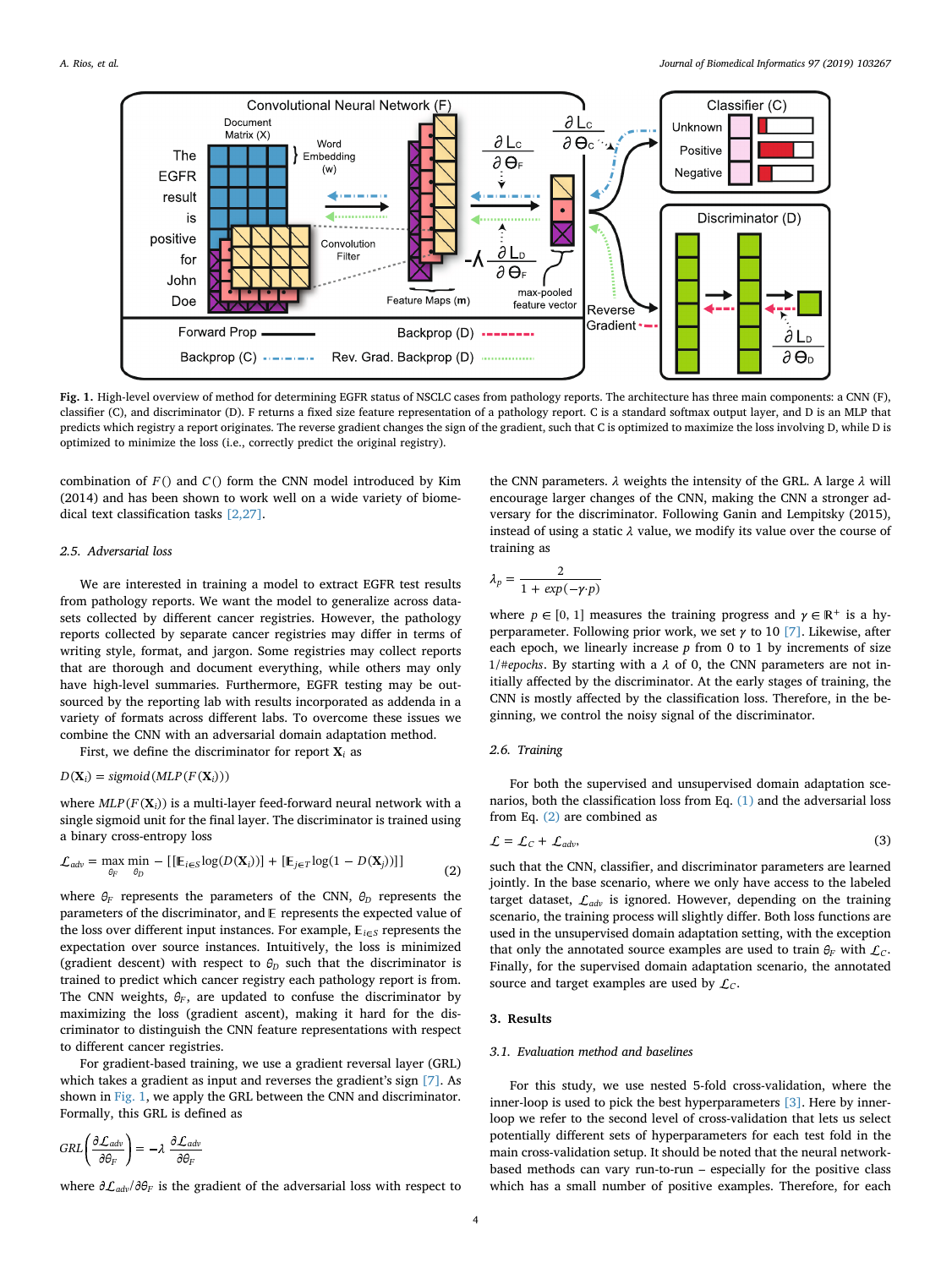#### <span id="page-4-0"></span>**Table 2**

Model performances on the KCR dataset. Precision (P), Recall (R), and F1-Score (F1) are reported for the four major classes: Unknown, Positive, Negative, and Known. Note that the models were not trained on the Known class. The Known class metrics were calculated by merging the metrics for the Positive and Negative classes.

|                      |                | Unknown |       |       | Positive |       |       | Negative |              |       | Known |       |       |
|----------------------|----------------|---------|-------|-------|----------|-------|-------|----------|--------------|-------|-------|-------|-------|
|                      | Method         | P       | R     | F1    | P        | R     | F1    | P        | $\mathbb{R}$ | F1    | P     | R     | F1    |
|                      | Rule-based     | 0.620   | 0.881 | 0.728 | 0.200    | 0.064 | 0.097 | 0.524    | 0.203        | 0.292 | 0.524 | 0.196 | 0.284 |
| <b>KCR Only</b>      | <b>SVM</b>     | 0.945   | 0.951 | 0.948 | 0.612    | 0.476 | 0.530 | 0.881    | 0.896        | 0.888 | 0.927 | 0.918 | 0.922 |
|                      | <b>BSVM</b>    | 0.934   | 0.958 | 0.946 | 0.767    | 0.329 | 0.446 | 0.893    | 0.867        | 0.879 | 0.937 | 0.898 | 0.916 |
|                      | <b>CNN</b>     | 0.973   | 0.977 | 0.975 | 0.858    | 0.626 | 0.715 | 0.923    | 0.948        | 0.935 | 0.966 | 0.960 | 0.963 |
|                      | <b>BioBERT</b> | 0.937   | 0.933 | 0.935 | 0.826    | 0.791 | 0.804 | 0.884    | 0.895        | 0.889 | 0.901 | 0.907 | 0.904 |
| $FH + KCR$           | <b>SVM</b>     | 0.956   | 0.946 | 0.951 | 0.761    | 0.540 | 0.612 | 0.901    | 0.913        | 0.906 | 0.935 | 0.918 | 0.926 |
|                      | <b>BSVM</b>    | 0.966   | 0.972 | 0.968 | 0.732    | 0.518 | 0.595 | 0.906    | 0.924        | 0.914 | 0.959 | 0.948 | 0.953 |
|                      | <b>CNN</b>     | 0.980   | 0.969 | 0.974 | 0.885    | 0.667 | 0.746 | 0.925    | 0.968        | 0.945 | 0.956 | 0.970 | 0.962 |
|                      | $CNN + Adv.$   | 0.973   | 0.980 | 0.976 | 0.899    | 0.729 | 0.801 | 0.941    | 0.952        | 0.946 | 0.970 | 0.959 | 0.964 |
| $FH \Rightarrow KCR$ | <b>SVM</b>     | 0.848   | 0.820 | 0.832 | 0.100    | 0.147 | 0.118 | 0.742    | 0.749        | 0.742 | 0.746 | 0.779 | 0.760 |
|                      | <b>BSVM</b>    | 0.804   | 0.855 | 0.828 | 0.259    | 0.249 | 0.253 | 0.691    | 0.647        | 0.668 | 0.760 | 0.689 | 0.723 |
|                      | <b>CNN</b>     | 0.867   | 0.888 | 0.875 | 0.273    | 0.230 | 0.244 | 0.741    | 0.737        | 0.732 | 0.832 | 0.791 | 0.805 |
|                      | $CNN + Adv.$   | 0.965   | 0.979 | 0.972 | 0.900    | 0.708 | 0.780 | 0.938    | 0.938        | 0.938 | 0.969 | 0.948 | 0.958 |

neural network-based model, and for each cross-validation fold, we train 5 models using a different random seed and we report the average of the 5 runs. When two datasets are used in a supervised and unsupervised domain adaptation scenario, for each fold of the target dataset, we append the entire source dataset to the target training split. For example, in the "FH  $+$  KCR" section of [Table 2,](#page-4-0) we perform cross validation on the KCR dataset and we append the entire FH dataset to the training KCR fold. The testing fold will only contain KCR examples.

We report the precision (P), recall (R), and F1-Score (F1) for the unknown, positive, and negative classes, respectively. We also combine the Positive and Negative classes into a single class at test time. This combined class measures how well our models can predict if the results are stated in the report, even though we may predict the wrong result. We refer to this as the "known" class. Meaning, if we predict either Positive or Negative, we change the prediction to "known".

For evaluation purposes, we experiment with four models: two linear models and two neural network-based models. We briefly describe the models below:

- Rule-based We experiment with a simple rule-based method that uses the following regular expressions: "positive  $(\wedge w + \wedge s){1,7}$ egfr", "egfr[:]( $\wedge w + \S$ ){1,7}positive", and two similar regular expressions where the word "positive" is replaced with "negative". If one of the regular expressions is matched, then we predict the class it represents, otherwise we return "Unknown". For example, the string "the patient tested positive for an egfr mutation" matches the regular expressions we created. At a high level, this regular expression matches all strings that contain the word "positive" followed by, or preceded by, "egfr"; and the string "egfr" must be no more than seven words away from "positive".
- SVM This model uses TF-IDF weighted ngrams as features to train a linear SVM. The model is trained using Scikit-Learn's Linear SVC method [\[23\].](#page-7-21) We grid-search over the C regularization parameters [1e−4, 1e−3, 1e−2, 1e−1, 1., 10], the set of class weight options ("None" and "Balanced" in scikit-learn), and the combination of unigrams, bigrams, trigrams, and 4-grams.
- BSVM Similar to the SVM method, this model uses ngrams as features and we grid-search over the same parameters. However, instead of using a TF-IDF weighting scheme, we use a binary representation, 1 if a feature is present, and 0 otherwise.
- BioBERT [\[15\]](#page-7-22) BioBERT is a method of pre-training neural networks. Specifically, BioBERT trains a general-purpose "language understanding" model on a total of 29 million PubMed citations. We

fine-tune the parameters of BioBERT on our task.

- CNN A standard CNN model for text classification [\[12\].](#page-7-18)
- CNN  $+$  Adv. The method proposed in this paper. As stated in the previous section, this method will vary slightly depending on the domain adaptation scenario, unsupervised or supervised.

For each CNN-based model, we use convolution filters that span 3, 4, and 5 words. We learn 300 filters for each size. We use dropout with a value of 0.5 and apply it after the CNN and before the classifier and discriminator. We also use L2 regularization over all CNN and classifier parameters with weight of 1e-3. For the discriminator, we use a 3-layer MLP, where the first two layers have 1024 hidden units with ReLU activation functions [\[22\]](#page-7-23). The final layer of the discriminator is a single output unit using a sigmoid activation function. Dropout is added between each layer of the discriminator with a value of 0.5. Furthermore, each CNN-based model is trained using the Adam optimizer with the learning rate 1e-3. Finally, we initialize the word embeddings with word2vec vectors trained on PubMed articles and abstracts. The word embedding size is 300.

With the exception of CNN Adv., each model is tested in three different scenarios:

- 1. "KCR/FH Only", where we assume that each cancer registry only has access to its own data. Therefore, the "CNN  $+$  Adv." method is not considered for this scenario.
- 2. "KCR + FH", with which we test the supervised domain adaptation setting, where we assume we have access to ground truth annotations from both cancer registries regardless of which site is the target.
- 3. "KCR  $\Rightarrow$  FH"/"FH  $\Rightarrow$  KCR", with which we assess the unsupervised domain adaptation setting, where we assume the target registry's pathology reports have not been manually annotated. However, the registry has access to source registry's annotated data. For this scenario, grid-search is performed on a subset of the source dataset's training split because we assume that we do not have access to annotated target data.

#### *3.2. Experiments*

In this section, we address each of the research questions stated in Section [1.3](#page-2-2).

**RQ1.** How difficult is it to extract EGFR test results for an unstructured pathology report? To answer this question, we analyze the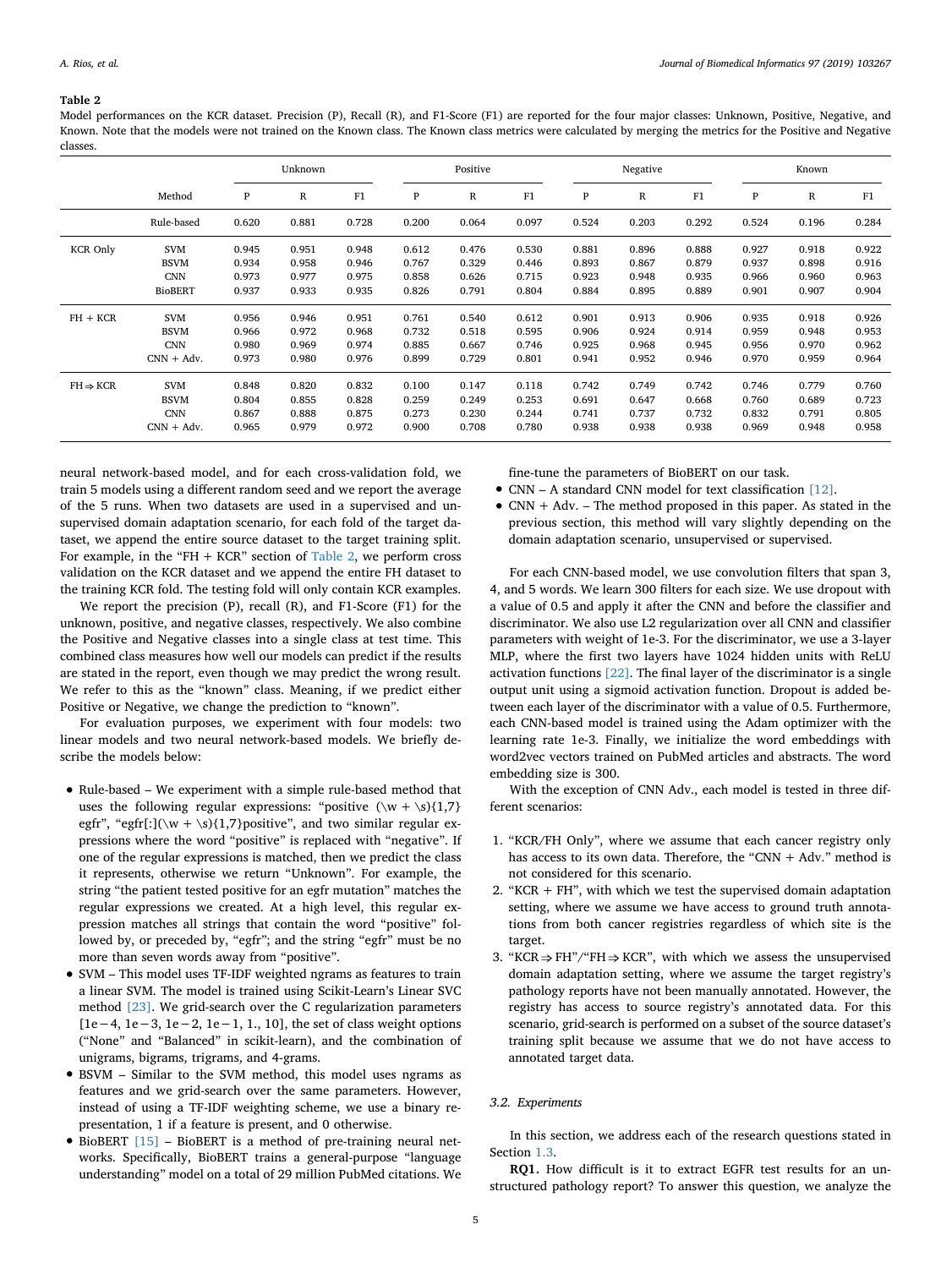#### <span id="page-5-0"></span>**Table 3**

Model performances on the FH dataset. Precision (P), Recall (R), and F1-Score (F1) are reported for the four major classes: Unknown, Positive, Negative, and Binary (Known). Note that the models were not trained on the Binary class. The Binary class metrics were calculated by merging the Positive and Negative classes.

|                      |                | Unknown |             |       | Positive |              |       | Negative |                |       | Known |       |       |
|----------------------|----------------|---------|-------------|-------|----------|--------------|-------|----------|----------------|-------|-------|-------|-------|
|                      | Method         | P       | $\mathbb R$ | F1    | P        | $\mathbb{R}$ | F1    | P        | $\overline{R}$ | F1    | P     | R     | F1    |
|                      | Rule-based     | 0.941   | 0.998       | 0.969 | 0.971    | 0.879        | 0.923 | 0.995    | 0.859          | 0.922 | 0.995 | 0.866 | 0.926 |
| FH Only              | <b>SVM</b>     | 0.983   | 0.994       | 0.988 | 0.987    | 0.936        | 0.960 | 0.977    | 0.959          | 0.968 | 0.986 | 0.963 | 0.975 |
|                      | <b>BSVM</b>    | 0.983   | 0.996       | 0.989 | 0.979    | 0.952        | 0.963 | 0.985    | 0.959          | 0.972 | 0.990 | 0.964 | 0.977 |
|                      | <b>CNN</b>     | 0.991   | 0.994       | 0.993 | 0.979    | 0.937        | 0.957 | 0.978    | 0.979          | 0.978 | 0.988 | 0.981 | 0.984 |
|                      | <b>BioBERT</b> | 0.982   | 0.979       | 0.981 | 0.935    | 0.840        | 0.885 | 0.930    | 0.955          | 0.943 | 0.956 | 0.961 | 0.958 |
| $KCR + FH$           | <b>SVM</b>     | 0.983   | 0.995       | 0.988 | 0.996    | 0.940        | 0.967 | 0.979    | 0.960          | 0.969 | 0.988 | 0.962 | 0.975 |
|                      | <b>BSVM</b>    | 0.989   | 0.996       | 0.993 | 0.979    | 0.961        | 0.969 | 0.987    | 0.972          | 0.979 | 0.992 | 0.976 | 0.984 |
|                      | <b>CNN</b>     | 0.991   | 0.994       | 0.993 | 0.972    | 0.948        | 0.959 | 0.982    | 0.978          | 0.980 | 0.988 | 0.981 | 0.984 |
|                      | $CNN + Adv.$   | 0.989   | 0.993       | 0.991 | 0.981    | 0.940        | 0.960 | 0.976    | 0.974          | 0.975 | 0.985 | 0.977 | 0.981 |
| $KCR \Rightarrow FH$ | <b>SVM</b>     | 0.792   | 0.981       | 0.876 | 0.234    | 0.116        | 0.155 | 0.780    | 0.375          | 0.504 | 0.916 | 0.445 | 0.597 |
|                      | <b>BSVM</b>    | 0.853   | 0.984       | 0.914 | 0.435    | 0.378        | 0.387 | 0.903    | 0.555          | 0.685 | 0.953 | 0.634 | 0.758 |
|                      | <b>CNN</b>     | 0.956   | 0.994       | 0.975 | 0.545    | 0.389        | 0.452 | 0.882    | 0.843          | 0.862 | 0.986 | 0.902 | 0.942 |
|                      | $CNN + Adv.$   | 0.988   | 0.993       | 0.990 | 0.984    | 0.941        | 0.962 | 0.976    | 0.973          | 0.974 | 0.984 | 0.974 | 0.979 |

results in the "KCR Only" and "FH Only" sections of [Tables 2 and 3](#page-4-0), respectively. For the KCR data, in [Table 2,](#page-4-0) we find that the CNN outperforms both linear methods substantially across all four classes. For the Unknown class, the CNN outperforms the best linear method (SVM) by nearly 3%, from 0.948 to 0.975 F1. For the Positive class, which has only 47 examples in the dataset, the CNN outperforms the SVM method by 18%. Furthermore, we find that the SVM method, which uses TF-IDF weighted features, outperforms BSVM across all four classes. We find that the Unknown, Negative, and binary Known class F1 scores slightly vary across folds for the CNN in "KCR Only" with standard deviations 0.017, 0.034, and 0.026 (not shown in the table), respectively. For the linear models, and for all classes except the Positive class, the standard deviations are all around 0.015. Because of the limited number of Positive examples, the F1 standard deviation is much higher with a value around 0.11 for the SVM, BSVM, and CNN methods. We also find that BioBERT does not perform well overall on our task. For the Positive class on the KCR dataset, BioBERT achieves the best F1 of 0.804, but the performance on the Unknown and Negative classes is much worse. Because the Unknown and Negative classes occur more often, the Known F1 is also lower than the SVM.

For the FH dataset, all 3 methods achieve an F1 score of 0.95 or higher across all four classes. Similar to what happened with the KCR dataset, the CNN method generally outperforms the two linear models, with an exception for the positive class. However, unlike the KCR dataset, the CNN model does not outperform the linear models by much. All the improvements are less than 1%. Given the high level of performance across all models, substantial improvements may not be possible in the FH dataset. We also find that BSVM slightly outperforms SVM. We find that machine learning may not be as important to extract EGFR test results for the FH dataset because the rule-based method achieves an F1 greater than 90% for every class. However, machine learned models still improve the results with a  $\geq$ 4% improvement in Fscore for the positive class. We do not report the standard deviations in [Table 3,](#page-5-0) for the FH dataset. For all FH results, except for  $KCR \Rightarrow FH$ , the standard deviation is less than 0.01.

Overall, when the EGFR test results are recorded in the pathology report, we find that it is possible to extract the information using machine learning-based methods. However, we find that the performance can vary substantially at different registries. For example, the simple rule-based method achieves an F1 of 0.923 on the FH dataset in [Table 3](#page-5-0) for the Positive class. The rule-based F1 on the KCR dataset is only 0.097. This result suggests that the language used to describe EGFR results is more varied in the KCR dataset. We examine this more in the Discussion section.

**RQ2.** For the second research question, we test the cross-registry generalization of models trained on a single registry's data. The results related to this question can be found in the "FH $\Rightarrow$ KCR" and "KCR  $\Rightarrow$  FH" sections of [Tables 2 and 3](#page-4-0). For the KCR dataset in [Table 2](#page-4-0), generalization suffers across all classes when applying a model trained only on the FH dataset. For the Unknown class, the CNN's F1 drops from 0.975 to 0.875 – a 9% drop in performance. The best method for the Positive class is the BSVM with an F1 of 0.253. However, the BSVM method still has a drop of 24% if we compare it to training on the KCR (target) dataset. For the frequent classes, TF-IDF weighting seems to help. Overall, we find that the CNN generalizes better than both linear models on three of the classes: Unknown, Negative, and Binary.

For the FH dataset, we find a large drop in performance in F1 for both the Positive and Negative classes. For the positive class, the SVM performance drops from 0.960 to 0.155. Likewise, the negative class results drop from 0.968 to 0.504. The BSVM linear model outperforms the SVM across all 4 classes. Nonetheless, while the linear models perform similar to the CNN when trained in the "FH only" setting, in the cross-registry scenario the CNN provides the best performance for all 4 classes.

**RQ3.** If a cancer registry has access to another registry's annotated data, but does not have the time or resources to annotate their own data, do unsupervised domain adaptation methods help? The results for this question are in the "FH $\Rightarrow$  KCR" and "KCR $\Rightarrow$  FH" sections of [Tables](#page-4-0) [2 and 3](#page-4-0) ("CNN + Adv" rows). Overall, on both the KCR and FH datasets, we achieve substantial improvements using adversarial learning in the unsupervised domain adaptation setting. For the KCR dataset in [Table 2](#page-4-0), "CNN + Adv" performs similar to the CNN that is trained on both the FH and KCR datasets (KCR + FH). Also, compared to the CNN trained only on FH data and applied to the KCR dataset, the "CNN  $+$  Adv" improves the performance on the Unknown class by 10% and the Positive class improves by more than 50%, from 0.244 to 0.780 in F1. On the FH dataset, when we train on the KCR dataset and test on the FH dataset, we match the performance of the CNN that is trained directly on the FH dataset for all classes. For the Positive class, "CNN + Adv" models slightly outperform the corresponding models trained on the target datasets ("FH Only" and "KCR Only" in [Tables 2](#page-4-0) [and 3](#page-4-0)) in this unsupervised domain adaptation setting ("KCR  $\Rightarrow$  FH"/ " $FH \Rightarrow KCR$ ").

**RQ4.** When annotated datasets are available for both registries, do adversarial learning techniques improve on methods that train on both datasets? For this research question, we focus on the "FH  $+$  KCR" sections in both results tables. First, for the KCR dataset, every method shows improvements when compared to training only on the KCR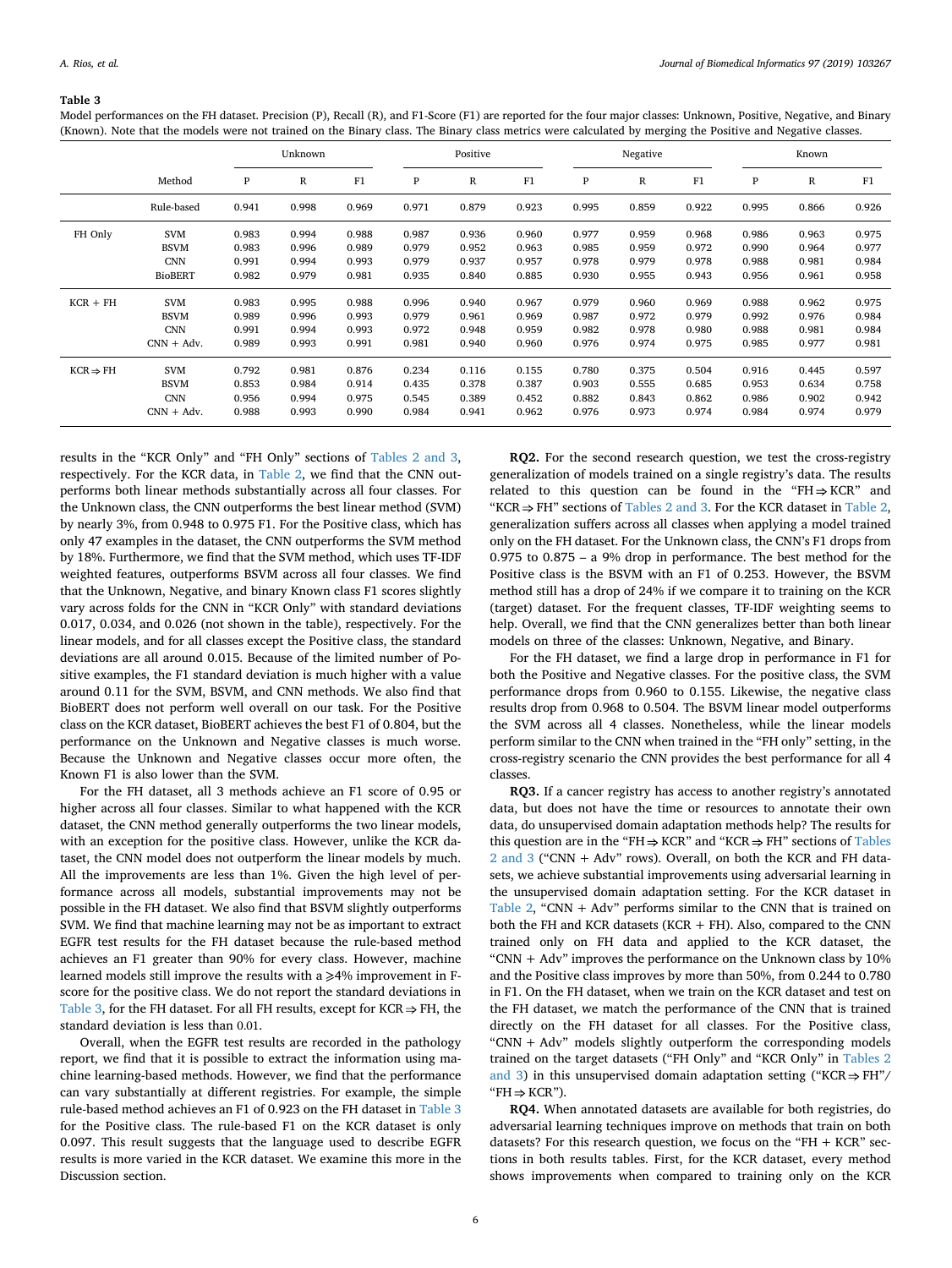dataset. For example, for the positive class, SVM improves from 0.530 to 0.612, an 8% absolute improvement in F1. The CNN also improves by 3%. Furthermore, without adversarial learning, the CNN outperforms both SVM and BSVM when we use both datasets. When we train the CNN on both datasets and use adversarial learning, we outperform all other methods on the KCR dataset in the "FH + KCR" scenario. Finally, we achieve the largest improvement for the positive class where the F1 improves from 0.746 to 0.801.

For the FH dataset, unlike the KCR dataset, we achieve little to no improvement when we train on both datasets. Likewise, our proposed CNN adversarial method does not perform as well as the CNN which only trains on the FH dataset. Because the overall performance is very high when we only train on the FH dataset, there is not much to be gained by training on both datasets.

#### **4. Discussion**

Based on our results in [Tables 2 and 3,](#page-4-0) we find that there are multiple factors to consider if one is deciding to use adversarial domain adaptation techniques – at least for pathology reports from cancer registries. Does the cancer registry have access to annotations for their own data? If so, how well do the models perform when trained only on their data? As seen on the FH dataset, if the model performs very well ( >0.95 F1), then domain adaptation techniques may not help. However, as seen in the supervised domain adaptation setting on the KCR dataset, adversarial learning can help if the performance is not particularly good with locally annotated data. If the cancer registry does not have the resources to annotate their own data, but they have access to another registry's annotated data, then adversarial domain adaptation techniques achieve similar results as if they were training on an annotated dataset from their registry.

Overall, the performance across all four classes is higher on the FH dataset when compared to the KCR results. There are two possible reasons for the differences in F1. First, the FH dataset is three times as large as the KCR dataset. The largest difference in performance between the two datasets is found with the Positive class, which has the smallest number of labeled examples. Are the differences in F1 on the Positive class between the two datasets caused by different dataset sizes? In [Fig. 2](#page-6-0), we plot the learning curve of the BSVM method on the FH dataset. The best result on the KCR dataset is marked with an X (i.e., the CNN). With 1000 training examples, we find that the Positive class performance is still higher on the FH dataset. Via manual examination, we find that the reports in the FH dataset are much more consistent. For examples, the simple regular expression "positive  $(\wedge w + \wedge s){1,7}$ egfr" correctly predicts 188 out of 232 pathology reports for the Positive class in the FH dataset. Furthermore, the rule only results in 3 false positives. For the KCR dataset, using the same regular expression, we match 13 pathology reports. However, only 3 of the reports are correctly matched

<span id="page-6-0"></span>

**Fig. 2.** Learning curve measuring the F1 score of the Positive EGFR test result on the FH dataset. We also mark the CNN method's KCR cross-validation results from [Table 2](#page-4-0), section "KCR Only", with an X.

with the Positive class. This explains why the "KCR  $\Rightarrow$  FH" F1 scores were higher than the "FH $\Rightarrow$  KCR" setting, even though the FH dataset was larger. Interestingly, we find that adversarial learning provides large improvements in the "FH $\Rightarrow$ KCR" setting, even though the FH dataset is relatively simple. This suggests that if we can create training datasets for many genomic tests using simple rules (i.e., distant supervision [\[18\]](#page-7-24)), then we may be able to use unsupervised adversarial domain adaptation to match the results we would obtain if we had a handlabeled gold standard dataset.

## **5. Conclusion**

In this paper, we study the generalization of machine learning methods across different cancer registries to understand many questions: Will models shared between registries perform well? Can we combine two registries datasets to improve performance? Do pathology reports collected by different registries substantially differ? Many machine learning methods, including neural networks, perform well when trained with carefully annotated data. However, if these models are shared with other registries, the performance may suffer. Therefore, we introduced an adversarial domain adaptation method for neural networks. Using adversarial learning, we improve the cross-registry generalization substantially, sometimes outperforming methods that were trained on datasets from both registries. There are two avenues we plan to explore in the future:

- We performed adversarial learning via backpropagation using a GRL. The GRL method is known to have vanishing gradient issues [\[30\]](#page-7-14). If the discriminator becomes very accurate, then the gradients backpropagated to the CNN will be small. Therefore, the CNN will not overcome the discriminator to produce vector representations of the pathology reports that are indistinguishable between registries. Hence, we plan to explore other adversarial methods in the future.
- There are many genomic tests of interest to cancer registries, including, but not limited to, EGFR, KRAS, and ALK. In this paper, we focused on extracting EGFR test result information. A natural next step would be to apply our methods to other genomic tests. However, curating datasets for each test is costly. In future work, we plan to use distance supervision in combination with domain adaptation to overcome curation issues.
- Our method only extracts generic EGFR mutations in the context of NSCLC. Ideally, we should develop techniques to identify specific EGFR mutations. For example, EGFR exon 20 insertions predict tyrosine kinase inhibitors (TKI) resistance which occurs in approximately 10% of EGFR positive patients [\[20\]](#page-7-25) at diagnosis. In addition, specific EGFR mutations have prognostic implications: exon 19 deletions are associated with longer overall survival compared with exon 21 L858R mutations, irrespective of treatment with EGFR TKIs. Future development will also focus on refinements to the current algorithms to extract specific EGFR mutations. Because of the high cost of annotating data for different mutation types, we expect distance supervision-based methods and our adversarial domain adaptation approach can be combined to reduce study costs.

## **Funding**

We are grateful for the support of the U.S. National Cancer Institute (NCI) through grant P30CA177558 and Surveillance, Epidemiology, and End Results Program (SEER) contracts HHSN261201300013I and HHSN261201800013I for enabling this effort. SMS and BG are supported through the NCI SEER contract HHSN26100007 and grant P30CA015704. RK's efforts are also partially supported by the U.S. National Center for Advancing Translational Sciences via grant UL1TR001998.